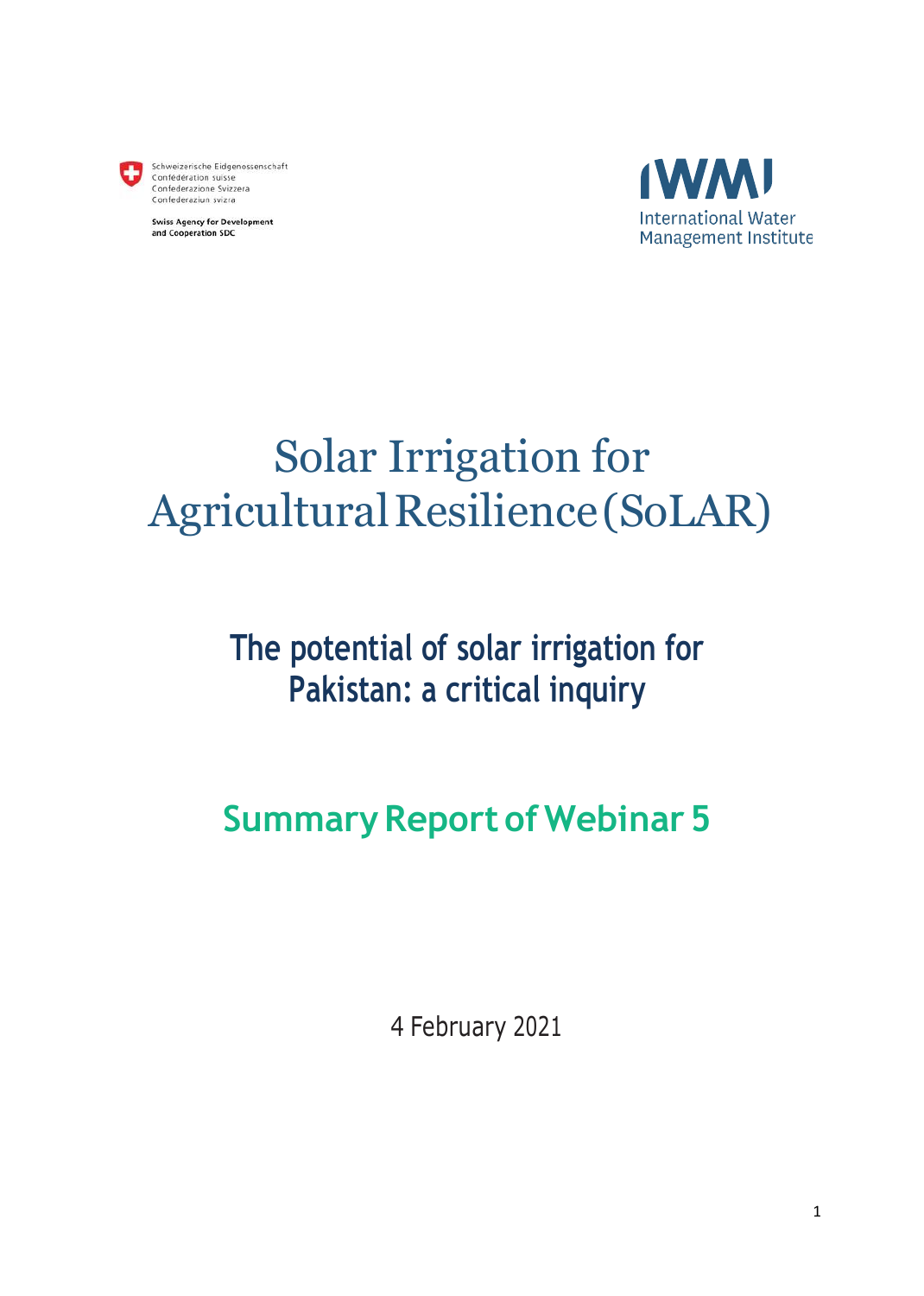# Table of Contents

| Top three take away from the webinar, and how and whether SoLAR future work can address them? 11 |  |
|--------------------------------------------------------------------------------------------------|--|
|                                                                                                  |  |
|                                                                                                  |  |
|                                                                                                  |  |

# List of Tables

| Table 1: Schedule of webinar 5       |  |
|--------------------------------------|--|
| Table 2:Q&A with Dr Imran Khalid     |  |
| Table 3: Further Q&A with panellists |  |

# List of Abbreviations

| <b>IWMI</b>   | International Water Management Institute        |
|---------------|-------------------------------------------------|
| <b>SIP</b>    | <b>Solar Irrigation Pumps</b>                   |
| <b>HEIS</b>   | <b>High-Efficiency Irrigation Systems</b>       |
| <b>SDPI</b>   | Sustainable Development Policy Institute        |
| <b>DISCOM</b> | <b>Distribution Companies</b>                   |
| <b>KFUEIT</b> | Khwaja Fareed University of Engineering and     |
|               | <b>Information Technology</b>                   |
| <b>NEECA</b>  | National Energy Efficiency & Conservation       |
|               | Authority                                       |
| SAARC         | South Asian Association of Regional Cooperation |
| <b>FWMC</b>   | Federal Water Management Cell                   |
| <b>PV</b>     | Photo Voltaic                                   |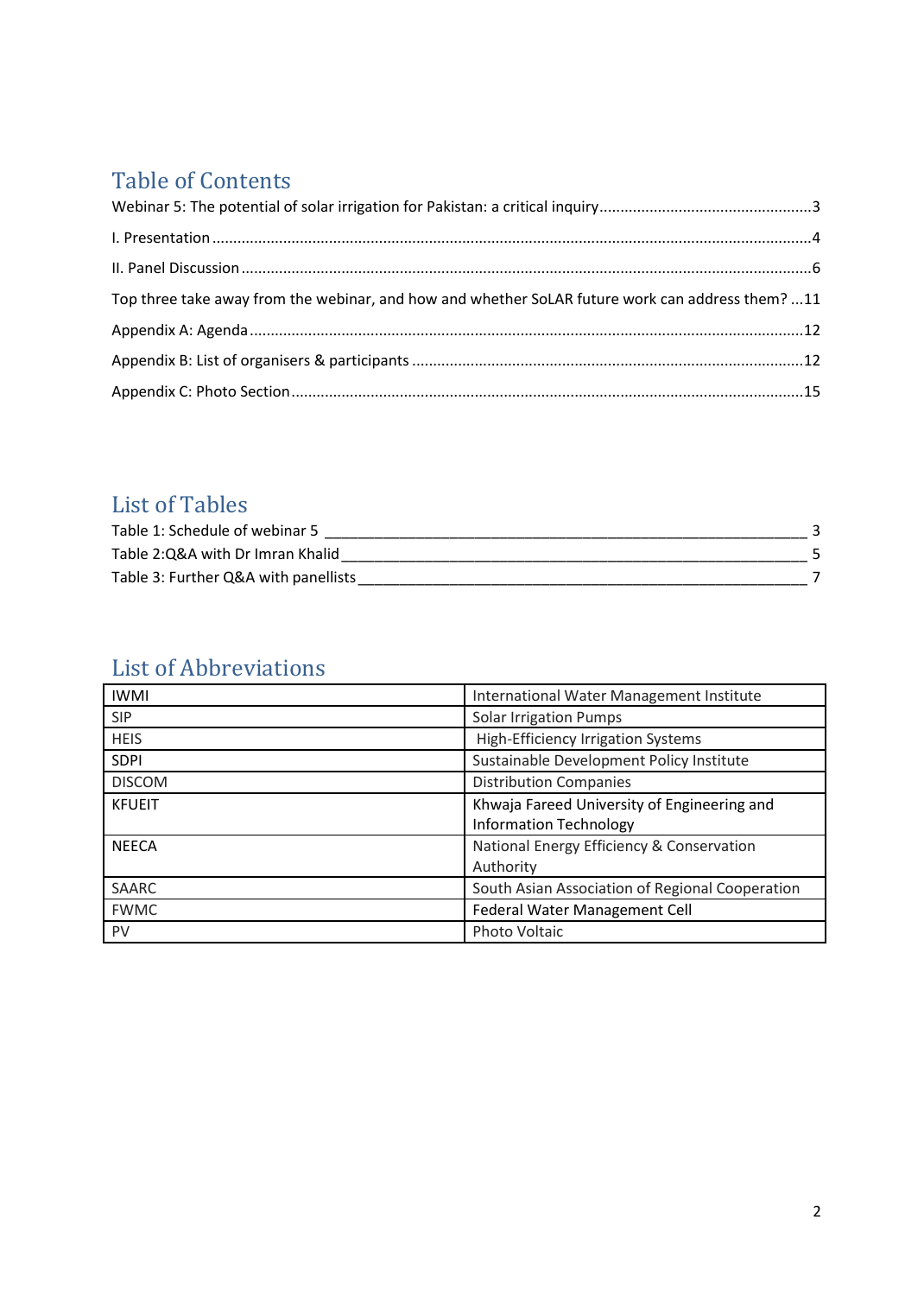## <span id="page-2-0"></span>Webinar 5: The potential of solar irrigation for Pakistan: a critical inquiry

The fifth session of the solar webinar series discussed these issues with the sector experts to determine the best possible future course of action for Pakistan in its policy related to solar-based irrigation systems. The webinar was held on Thursday, 4th Feb 2021, which included a keynote presentation and a panel discussion involving eminent sector professionals, followed by a question-and-answer session. A total of 65 participants attended the webinar, excluding the panellists and organisers, and it was moderated by Dr Mohsin Hafeez, IWMI, Pakistan. The agenda for the webinar is included in Appendix A. The list of participants who attended the webinar is included in Appendix B, and the glimpses from the webinar are in Appendix C.

Pakistan's National Water Policy endorses the importance of irrigated agriculture for the national economy but highlights low irrigation efficiency and low water productivity as major challenges facing the sector. Groundwater currently meets about 60% irrigation water requirements of Pakistan. There are approximately 1.3 million tube wells, out of which about 83% are diesel-powered and have been installed chiefly at shallow depths (20-40 ft). These tube wells together extract about 55-million-acre feet of underground water for irrigation, which is 20% more than that available from the canals. Solarpowered irrigation systems provide a promising alternative to diesel-powered tube wells, but adoption at scale has faced many problems in Pakistan. Farmers cannot invest in solar due to high initial costs and low discharge capacities compared to diesel-powered. The primary concern amongst water professionals in Pakistan is that any conversion of diesel pumping to PV solar will result in indiscriminate pumping leading to further groundwater depletion. The government has launched various schemes to promote solar pumping in conjunction with High-Efficiency Irrigation Systems (HEIS). Is this the right approach? *Table 1: Schedule of webinar 5*

<span id="page-2-1"></span>

| Webinar   | Date & Time                       | <b>Speakers/Presenters</b> | <b>Panellists</b>  |
|-----------|-----------------------------------|----------------------------|--------------------|
| Webinar 5 | 4 <sup>th</sup> Feb 2021(02:30 to | Dr Imran Khalid            | Ms Sara Hayat      |
|           | 04:00 pm PST)                     |                            | Dr Sardar Mohazzam |
|           |                                   |                            | Mr Tahir Anwar     |
|           |                                   |                            | R Shoaib Ahmed     |

YouTube link of webinar 5:<https://www.youtube.com/watch?v=cfwbE8h9lzo>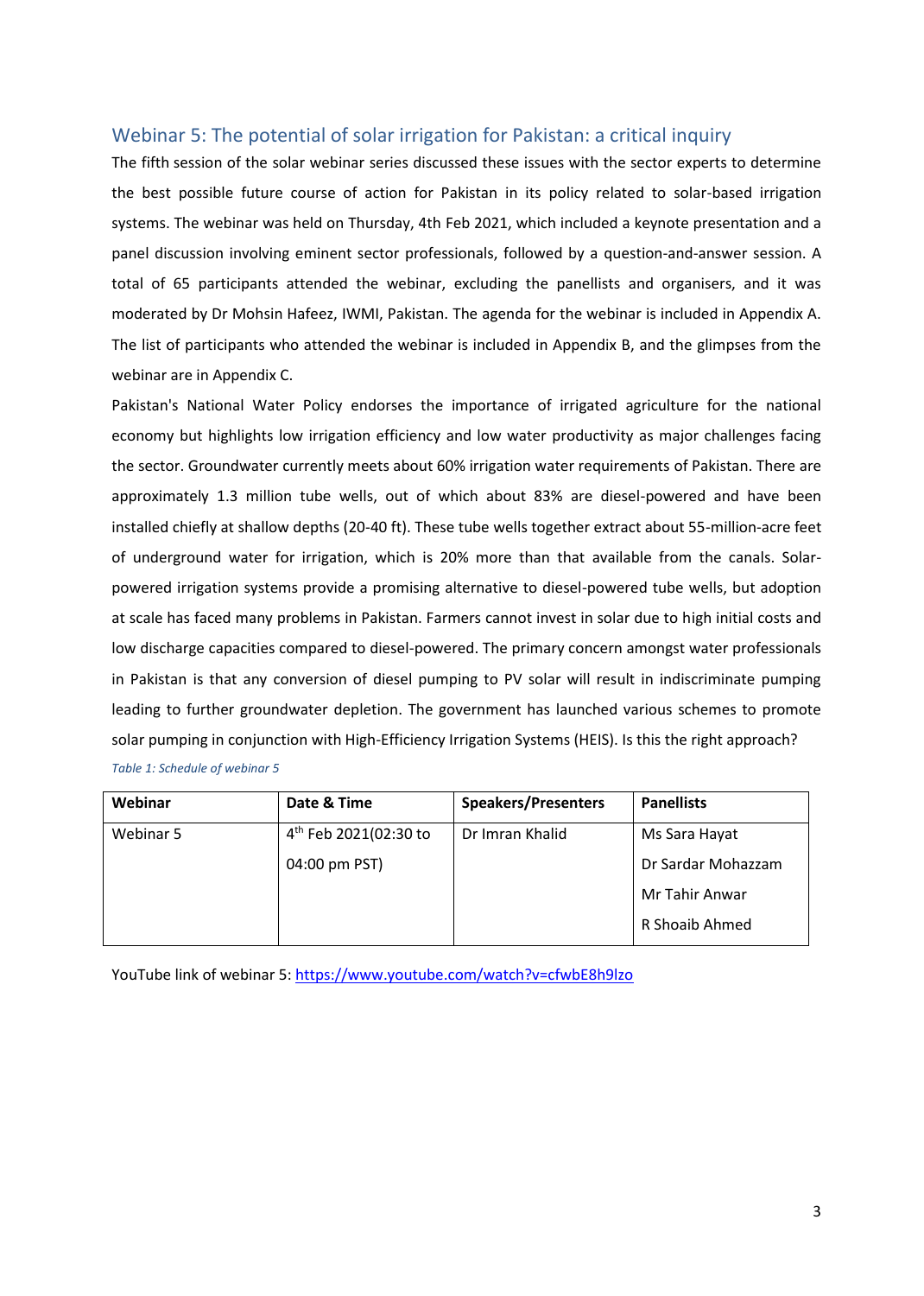### <span id="page-3-0"></span>I. Presentation

#### **Topic: The potential of Solar irrigation for Pakistan: a critical inquiry**

*Dr Imran Khalid, Sustainable Development Policy Institute (SDPI) Islamabad, Pakistan, presented in this session.*

#### **Highlights**

The presentation initially highlights subsidy programs launched by the Government of Pakistan. Then use of groundwater in the agriculture sector was described. In the next section of the presentation, the rise in the use of tube wells and its pros and cons were discussed. The presentation followed this wherein the use of solar-powered irrigation pumps was discussed as an alternative to pumps currently being used to extract groundwater. A case study of a progressive farmer from Lahore, Pakistan, was highlighted. In the end, risk factors associated with SIPs, in terms of groundwater governance and lack of institutional and individual capacity, were discussed. Following is a brief description of the presentation.

#### **Summary of the presentation:**

The SIP landscape in Pakistan is not a lot different from the rest of South Asia. The government of Pakistan has launched subsidy programs to promote SIPs in agriculture in other parts of Pakistan.

One of the major issues of irrigation in Pakistan is an exponential increase in the use of groundwater and declining groundwater levels. Pakistan is the largest user of groundwater, consuming about 9% of the global groundwater abstracted and occupying 4.6% of the groundwater-irrigated area of the world. Most agricultural lands are irrigated through conjunctive use of canal water and groundwater abstracted through tube wells. Historically, back in the 1960s, groundwater abstraction was encouraged to address the problem of waterlogging and salinity. For this purpose, deep drainage tube wells were dug. Farmers began to use diesel-powered peter engines and shifted towards water-intensive cash crops, i.e. rice and sugarcane. According to Dr Imran Khalid, "*green revolution was more of a tube well revolution*". Though tube wells provided drought resilience and led to an increase in the cultivated area, it led to increased tube well depths since 1989 and upward movement of saline water. Despite intense groundwater use, agricultural productivity remains low in Pakistan, i.e. wheat production is 1.08 kg/m3 in Pakistan's Punjab than 1.42 kg/m3 in Indian Punjab.

SIP can provide cheaper, cleaner and environment-friendly sources to extract groundwater. Anecdotal evidence from progressive farmers from Lahore showed that the use of drip irrigation needs knowledge of evapotranspiration as the farmer employed mulching to ensure the efficient use of water. Smog during certain months of Lahore restricts the use of SIP. On the other hand, emissions from diesel pumps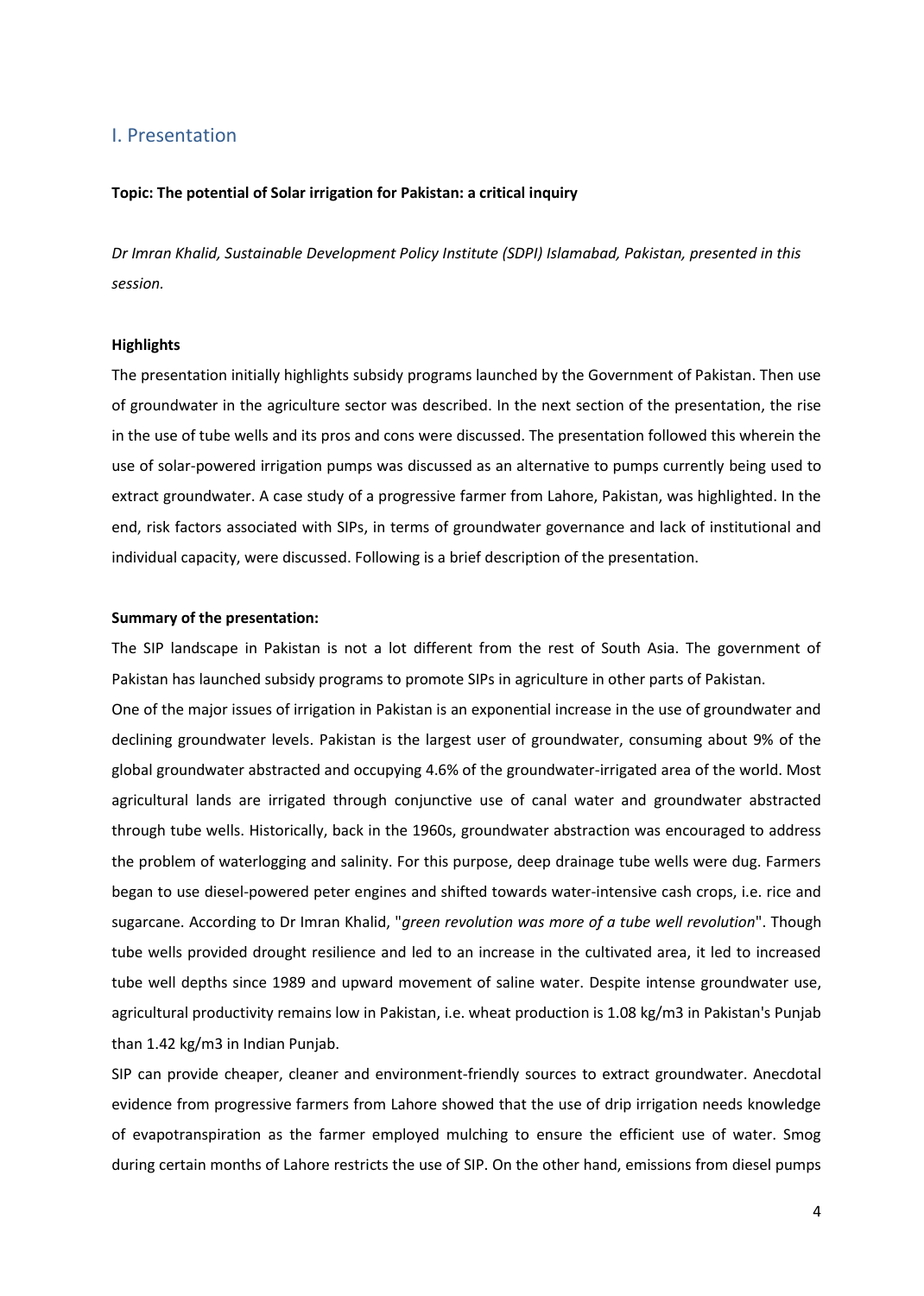added to the problem of smog. According to the farmer, lack of grid connectivity resulted in foregone earnings.

Towards the end, Dr Imran Khalid highlighted the risk factors associated with SIPs. Over irrigation, expansion of land area under irrigation, growing water-intensive high-value crops and selling water to neighbours can be some risk factors that can lead to excessive groundwater abstraction using SIPs. Among other critical issues of introducing SIPs in the context of water governance is the lack of data availability related to water accounting. Thus, groundwater abstraction and recharge data are not available, and any over-abstraction due to SIP will go unchecked. Equity and human dimension are also not being appropriately addressed, as applying for a government subsidy for SIP require form filling, which many farmers cannot do. There are capacity issues in terms of technical know-how of farmers and mechanics which need to be addressed so installed SIPs can function efficiently.

In the end, Dr Imran Khalid shed light on future steps to ensure the adoption of SIPs so possible adverse effects on groundwater can be minimised. One step can be watershed mapping and identification of areas where future SIPs can be installed. Ban on the installation of SIPs in water-stressed areas can halt further depletion of the groundwater table. In terms of technical knowledge, capacity building of farming communities should be ensured for efficient use of SIPs and HEIS. Rainwater harvesting along with net metering and grid connectivity will lead to sustainable use of water through SIPs.

| SI no | Question                                 | <b>Answer</b>                                                                  |
|-------|------------------------------------------|--------------------------------------------------------------------------------|
| 1.    | Petra Schmitter asked Dr Imran Khalid:   | Thank you, Petra. When I talk of water                                         |
|       | Could you please elaborate on the        | accounting, it is more than numbers. I am                                      |
|       | water accounting, and at which scale     | alluding to how water is used, how it is                                       |
|       | you think WA is most important to        | acquired, and its acquisition at the community                                 |
|       | guide the sustainable expansion of       | and government levels. Essentially, it's a                                     |
|       | through solar-powered<br>irrigation      | water audit if you will. Up till now, the                                      |
|       | irrigation. A follow-up question is that | discussion around water in Pakistan is from                                    |
|       | the majority is groundwater-based        | the perspective of water availability. It is never                             |
|       | irrigation, and within the water         | about the human dimensions nor the                                             |
|       |                                          | accounting framework, the highest governance-related challenges. So, water     |
|       |                                          | uncertainty in the estimation of accounting and the details therein would help |
|       | availability and use of groundwater.     | address this issue. As to your comment viz                                     |
|       |                                          |                                                                                |

<span id="page-4-0"></span>*Table 2:Q&A with Dr Imran Khalid*

groundwater, it is quite valid, and again, I would highlight that our response needs to be

holistic such that we are taking into account

the needs of the society at large. Hence, this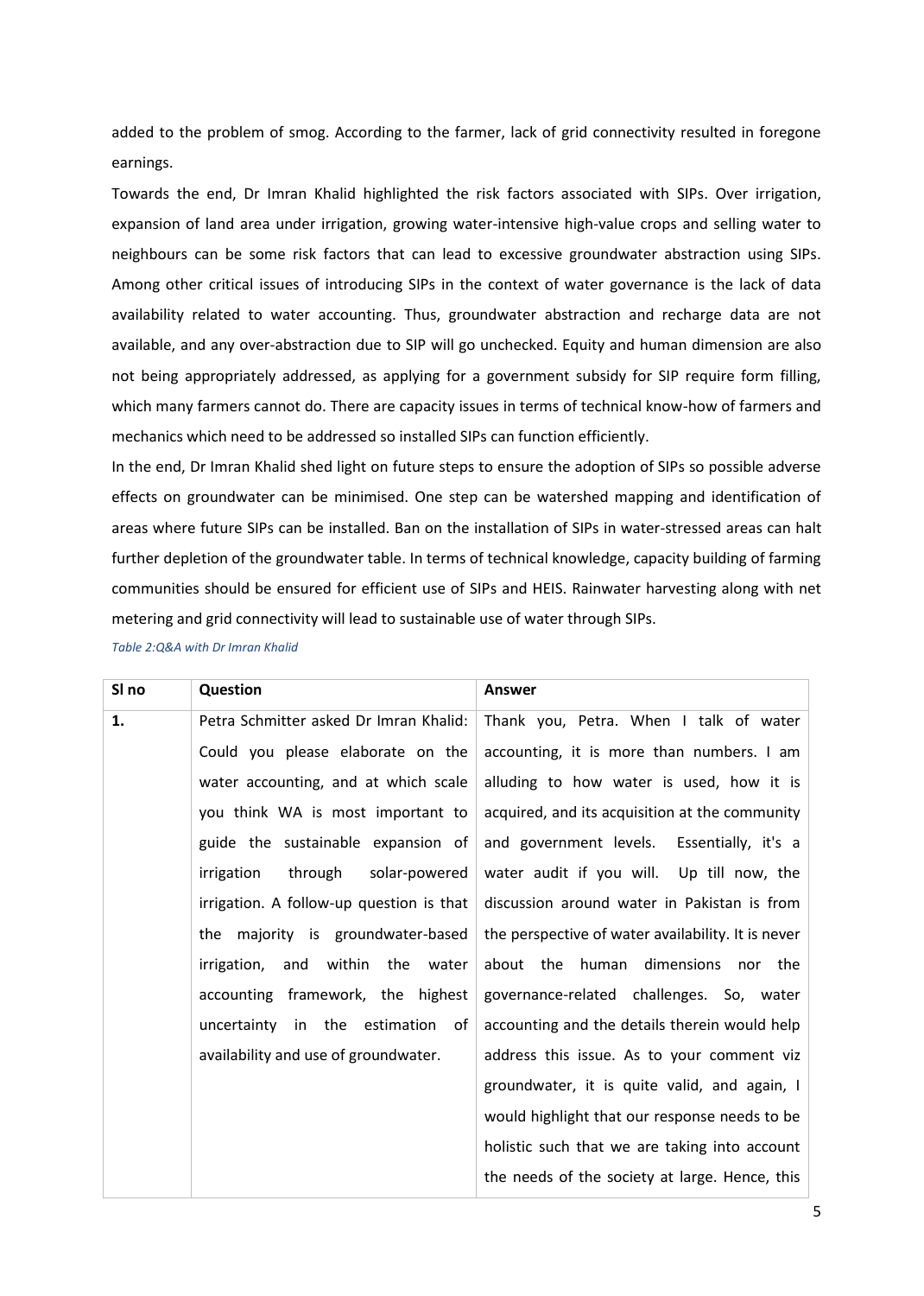|  | requires a shift from the technocratic mindset |  |
|--|------------------------------------------------|--|
|  | that has dictated the way we govern our        |  |
|  | water. I hope this helps.                      |  |
|  |                                                |  |

## <span id="page-5-0"></span>II. Panel Discussion

### **Panellists:**

The panellists included Dr Shoaib Ahmed, Ms Sara Hayat, Dr Sardar Mohazzam, Mr Tahir Anwar and Dr Imran Khalid.

### **Moderator:**

Dr Mohsin Hafeez moderated the session.

A question asked on 'Do you think the Government of Pakistan should promote Solar Irrigation pumps to replace the existing diesel and electric pumps?' which was answered by the panellists are as follows:

- 1. **Dr Shoaib Ahmed:** He responded that the government should promote SIPs, as they can provide an environment-friendly source of irrigation, although their usage can stress groundwater reserves further. Solutions to excessive groundwater extraction can be netmetering of tube wells, at least which are connected to the grid. In addition to that, farmers can be given household appliances, i.e. butter churner or juice extractor, so they can divert excessive electricity from SIP to household use. One other solution can be the solarisation of tube wells at a collective level for 5 to 6 farmers, and a water pricing mechanism can be devised to fix water price in this case. Lastly, laser levelling of fields and drip and sprinkler can also be used to address the possibility of over-extraction from SIPs.
- 2. **Ms Sara Hayat:** She responded that SIPs could be a solution in future, but given current ground realities, it is premature to think that SIP will be the answer. Smaller farmers do not have the technical capacity to cope with any breakdown that can occur with SIP. Even the technical personnel at the village level lacks specialised training to address technical hiccups with SIP. Placement of solar panels can be crucial as livestock and children can damage the panels. One last thing is that most large-scale farmers give their land on lease for cultivation, but due to uncertainty of contract, the lessee does not have any incentive to invest in SIPs.
- 3. **Dr Sardar Mohazzam:** He responded that SIPs could help achieve SDG 7 (Affordable and Clean Energy). SIPs can also help to some extent in mitigating circular debt and increasing electricity tariffs. Excessive groundwater abstraction; consequent, groundwater depletion with SIPs can be tackled with grid connectivity of SIPs. These will lead to protective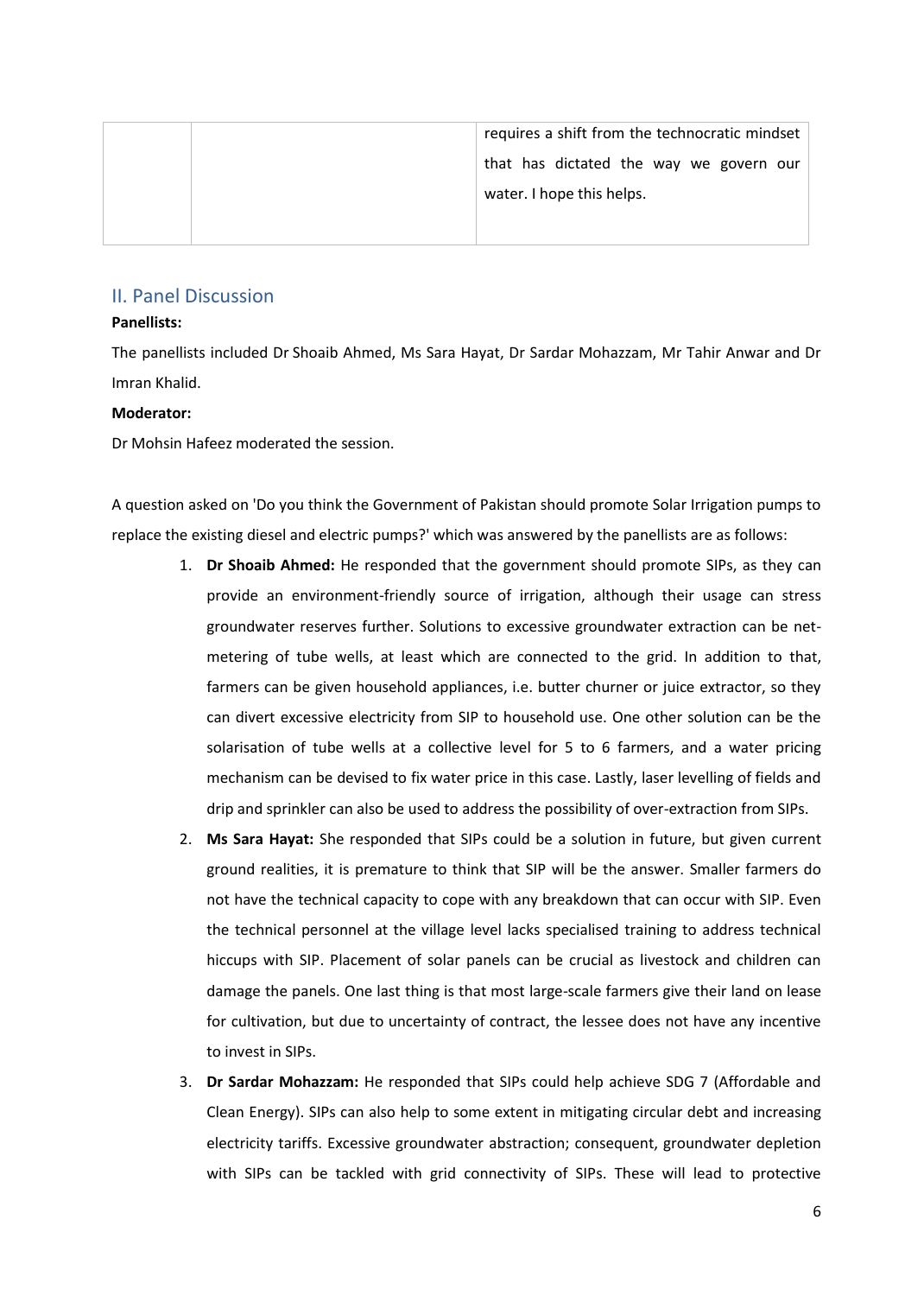irrigation and equitable irrigation. The government is focusing on Baluchistan for promoting SIPs. Enhancing the knowledge and technical capacity of society will be pivotal in the successful adoption of the same. It's not the diesel pump or SIP that can lead to a problem of over-extraction of groundwater; actually, it lacks defined access to shared pool resources like groundwater, leading to groundwater depletion.

- 4. **Dr Tahir Anwar:** He responded that government should not promote SIP as a solution to irrigation. The main reason being we still have not done water accounting, and we are relying primarily on quoted figures for surface water and groundwater usage and quantity. One reason for using groundwater so extensively is the inefficient use of surface water. The government of KPK have solarised 600 tube wells, but none of them is connected to the grid. SIPs can contribute to electricity, but net-metering is not available anywhere in Pakistan. There is a lack of knowledge and technical capacity on the part of farmers to use SIPs and HEIS.
- 5. **Dr Imran Khalid:** He responded that given the existing ecosystem in Pakistan, it is not the right time for adopting SIPs for irrigation. 90% of clean water goes to agriculture; it is the right time to move away from water-intensive cash crops, i.e., rice and sugarcane, rather than cultivating crops that are necessary for food security.

| SI no | Question                                   | Answer                                           |  |
|-------|--------------------------------------------|--------------------------------------------------|--|
| 1.    | Question to Dr Shoaib Ahmed: how do        | has in-house expertise in solar<br>SAARC         |  |
|       | you see SAARC Energy Centre play a role    | irrigation. Our international linkages can bring |  |
|       | bring best practices/policy<br>help<br>to  | in expertise that can help in promoting SIPs.    |  |
|       | from<br>interventions<br>other<br>regional | SAARC can play a role in generating              |  |
|       | Pakistan?<br>countries<br>to<br>How<br>can | consensus concerning SIPs of line                |  |
|       | Government<br>private<br>and<br>sector     | departments in all of South Asia.                |  |
|       | collaborate in this initiative?            | We can also play a role in the                   |  |
|       |                                            | capacity building of departments and             |  |
|       |                                            | farmers. We can arrange visits for               |  |
|       |                                            | personnel of line departments to                 |  |
|       |                                            | other SAARC countries to build and               |  |
|       |                                            | share ideas.                                     |  |
|       |                                            | We can also conduct research and                 |  |
|       |                                            | in developing a<br>aid<br>policy<br>can          |  |

#### <span id="page-6-0"></span>*Table 3: Further Q&A with panellists*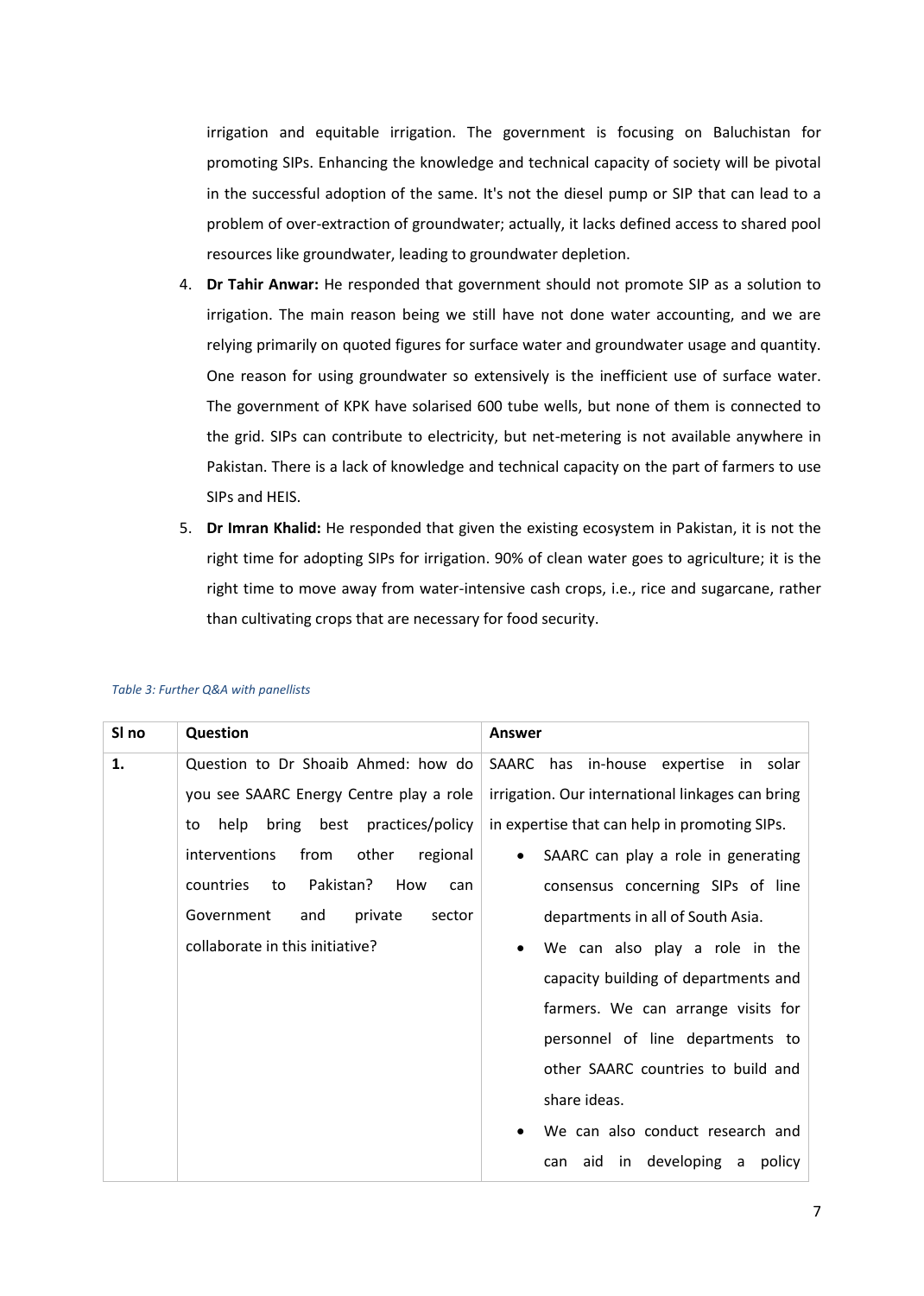|    |                                         | document<br>regarding<br>SIPs.<br>Many           |  |  |
|----|-----------------------------------------|--------------------------------------------------|--|--|
|    |                                         | policy documents are also available              |  |  |
|    |                                         | online on our website.                           |  |  |
|    |                                         |                                                  |  |  |
| 2. | Question to Ms Sara Hayat: how can GoP  | Enforcing SIP subsidies is not a legal problem   |  |  |
|    | make sure the farmers receive subsidies | but a social problem. After the 18th             |  |  |
|    | on Solar abandon using diesel/electric  | amendment, agricultural policymaking is a        |  |  |
|    | pumps? Any legal opinion? Secondly, how | provincial matter. The most crucial issue with   |  |  |
|    | do SIPs help GoP to achieve our INDC    | policymaking is its<br>enforcement,<br>and       |  |  |
|    | commitments?                            | enforcement of a policy can be assisted if it is |  |  |
|    |                                         | formulated keeping demographics in mind it       |  |  |
|    |                                         | is catering to.                                  |  |  |
|    |                                         | Most farmers cannot even fill the                |  |  |
|    |                                         | forms to avail subsidy. To make                  |  |  |
|    |                                         | things easy for farmers, applications            |  |  |
|    |                                         | forms can be in local languages.                 |  |  |
|    |                                         | advertisement<br>Moreover,<br>an                 |  |  |
|    |                                         | campaign on a large scale should be              |  |  |
|    |                                         | launched to raise awareness among                |  |  |
|    |                                         | farmers about the subsidy program.               |  |  |
|    |                                         | Before small scale farmers, large                |  |  |
|    |                                         | scale farmers should be targeted for             |  |  |
|    |                                         | adopting HEIS.                                   |  |  |
|    |                                         | New policies are not needed; rather,             |  |  |
|    |                                         | finances<br>should<br>for<br>used<br>be          |  |  |
|    |                                         | awareness-raising<br>and<br>capacity             |  |  |
|    |                                         | building of farmers and marginalised             |  |  |
|    |                                         | communities.                                     |  |  |
|    |                                         | Though everyone in the government                |  |  |
|    |                                         | is very keen on achieving goals for              |  |  |
|    |                                         | mitigating carbon emission, practical            |  |  |
|    |                                         | implementation remains a challenge.              |  |  |
|    |                                         | Red-tapism should be addressed to                |  |  |
|    |                                         | restore the confidence of farmers in             |  |  |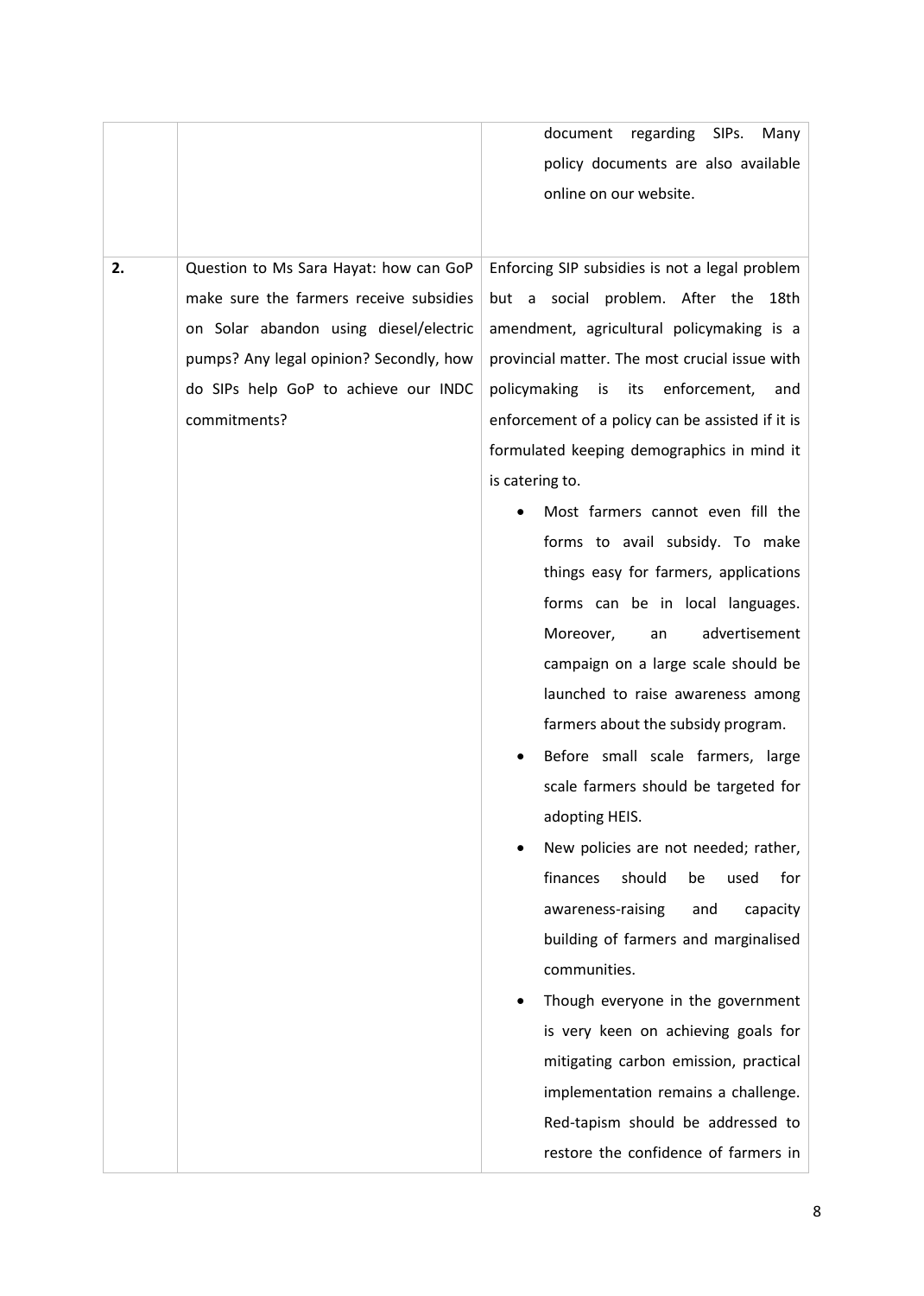|    |                                              | the subsidy program.                          |  |
|----|----------------------------------------------|-----------------------------------------------|--|
|    |                                              |                                               |  |
|    |                                              |                                               |  |
| 3. | Question to Dr Sardar Mohazzam: how          | Renewable energy policy is more focused on    |  |
|    | can SIPs help achieve GoP targets with       | addressing the demand side of the equation,   |  |
|    | regards to renewable energy? Is there any    | i.e. mostly renewable energy goals are set as |  |
|    | plan by the GoP for grid-connected           | n% reduction by 2025 or 2030.                 |  |
|    | agriculture SIPs to harness the potential of | Regarding the mandate of irrigation           |  |
|    | net metering and feed-in-tariffs?            | policies, provincial governments have         |  |
|    |                                              | the mandate and provinces have the            |  |
|    |                                              | funds for subsidies.                          |  |
|    |                                              | The opinion leaders will have an              |  |
|    |                                              | important role to play with regard to         |  |
|    |                                              | the adoption of technology. In my             |  |
|    |                                              | view, technology will be inevitably           |  |
|    |                                              | irrespective<br>budget<br>adopted<br>of       |  |
|    |                                              | availability.                                 |  |
|    |                                              |                                               |  |
|    |                                              |                                               |  |
| 4. | Question to Mr Tahir Anwar: can you          | The government is currently not launching     |  |
|    | provide<br>please<br>overview<br>of<br>an    | any large-scale programme in agriculture. But |  |
|    | Government projects/plans to promote         | there is a project of enhancing command       |  |
|    | SIPs in Pakistan? Do you think SIPs can      | areas in Barani areas by installing SIPs on   |  |
|    | manage the electricity and Ground Water      | ponds, small dams or dug wells.               |  |
|    | crisis in Balochistan?                       | The use of SIP should be linked to            |  |
|    |                                              | HEIS, but farmers' capacity is an issue       |  |
|    |                                              | to use HEIS effectively. We can               |  |
|    |                                              | address this by first encouraging             |  |
|    |                                              | farmers to laser level their fields to        |  |
|    |                                              | increase the efficiency of water use,         |  |
|    |                                              | and later farmers can switch from             |  |
|    |                                              | Warabandi to HEIS for irrigation.             |  |
|    |                                              | Rs. 58 billion per year is given for          |  |
|    |                                              | electric pumps. Rs. 22 billion per year       |  |
|    |                                              | given<br>grid<br>connectivity<br>is<br>to     |  |
|    |                                              | electricity.                                  |  |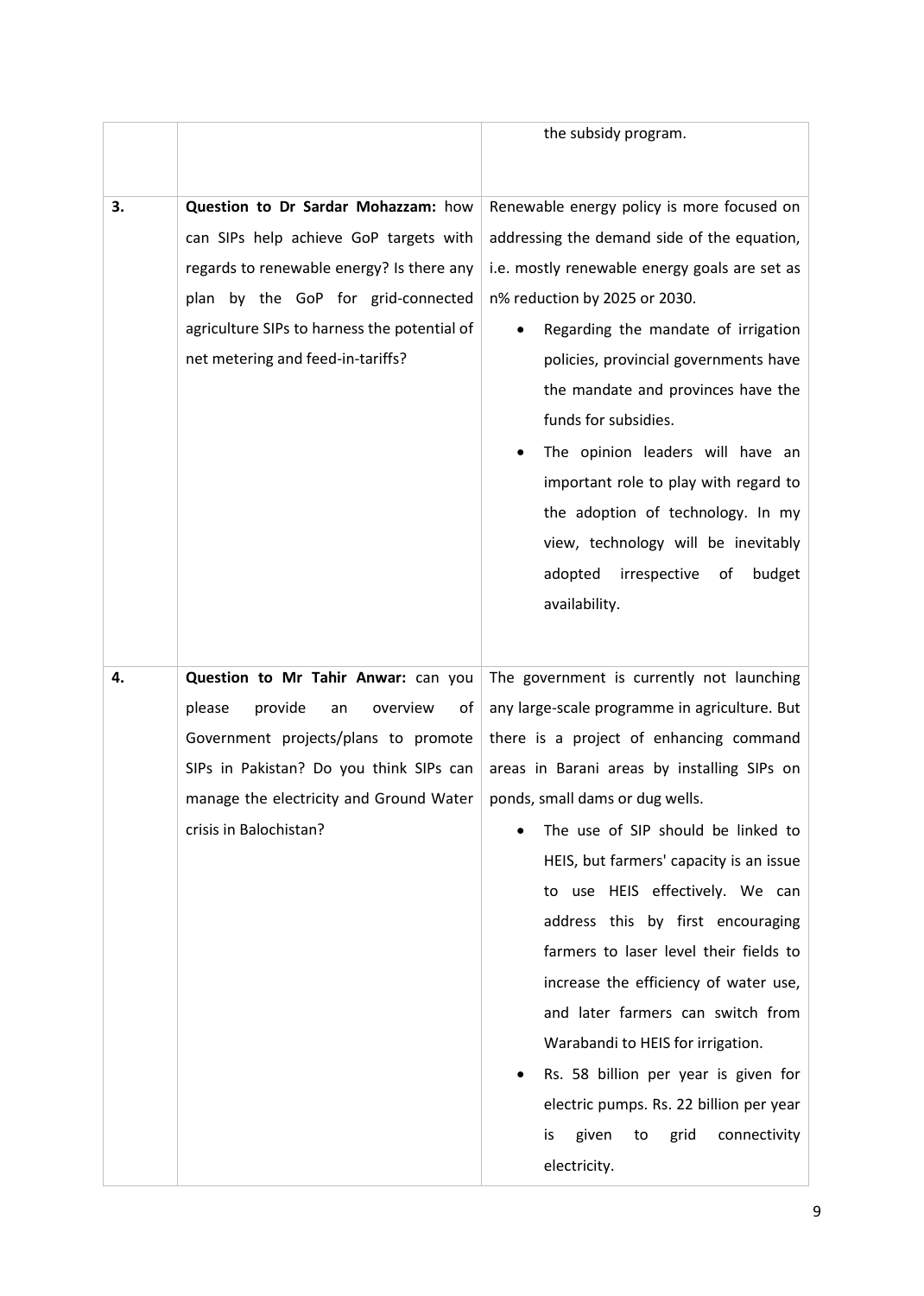|    |                                                                                                                                                                                                                                                                                        | There is a major question, how SIPs<br>will<br>affect<br>groundwater<br>in.<br>Baluchistan, where groundwater has<br>gone from 300 feet to 1200 feet at<br>someplace?<br>As a first step, it will be imperative to<br>generate evidence of how SIPs will<br>affect groundwater. For that, we<br>need to conduct feasibility studies to                                                                                                                                                    |
|----|----------------------------------------------------------------------------------------------------------------------------------------------------------------------------------------------------------------------------------------------------------------------------------------|-------------------------------------------------------------------------------------------------------------------------------------------------------------------------------------------------------------------------------------------------------------------------------------------------------------------------------------------------------------------------------------------------------------------------------------------------------------------------------------------|
|    |                                                                                                                                                                                                                                                                                        | have reliable evidence in this regard.                                                                                                                                                                                                                                                                                                                                                                                                                                                    |
| 5. | Question to Dr Imran Khalid: do you think<br>we have enough evidence-based research<br>to support our policy to promote SIPs in<br>Pakistan? What is your suggestion for the<br>GoP in the existing decision space?                                                                    | We lack evidence-based decision-making, and<br>evidence available somewhere does not<br>mean it will affect policy at the government<br>level.<br>We need to evolve decision making<br>further below the province level, i.e.<br>decision making should be made at<br>the farmer level.<br>Equity issues have to be resolved so<br>that those farmers should benefit<br>who need it the most.                                                                                             |
| 6. | Dr Tahir Anwar responded: In Pakistan,<br>surface water is distributed on gravity<br>principle, so SIPs are not required to<br>pump surface water. Furthermore, in<br>Barani areas, SIPs expand command areas<br>where farmers use SIPs to pump water<br>from small dams or dug wells. | Comment by Dr Muhammad Ashraf from<br>KFUEIT: In the case of Pakistan, for<br>sustainable use of groundwater, an efficient<br>groundwater monitoring system should be<br>established by the government. Without<br>groundwater monitoring and accounting, it is<br>difficult to manage equitable access to<br>groundwater resources. However, farmers<br>are conscious of using groundwater if there<br>are quality issues. I think the figures<br>presented by Dr Imran Khalid regarding |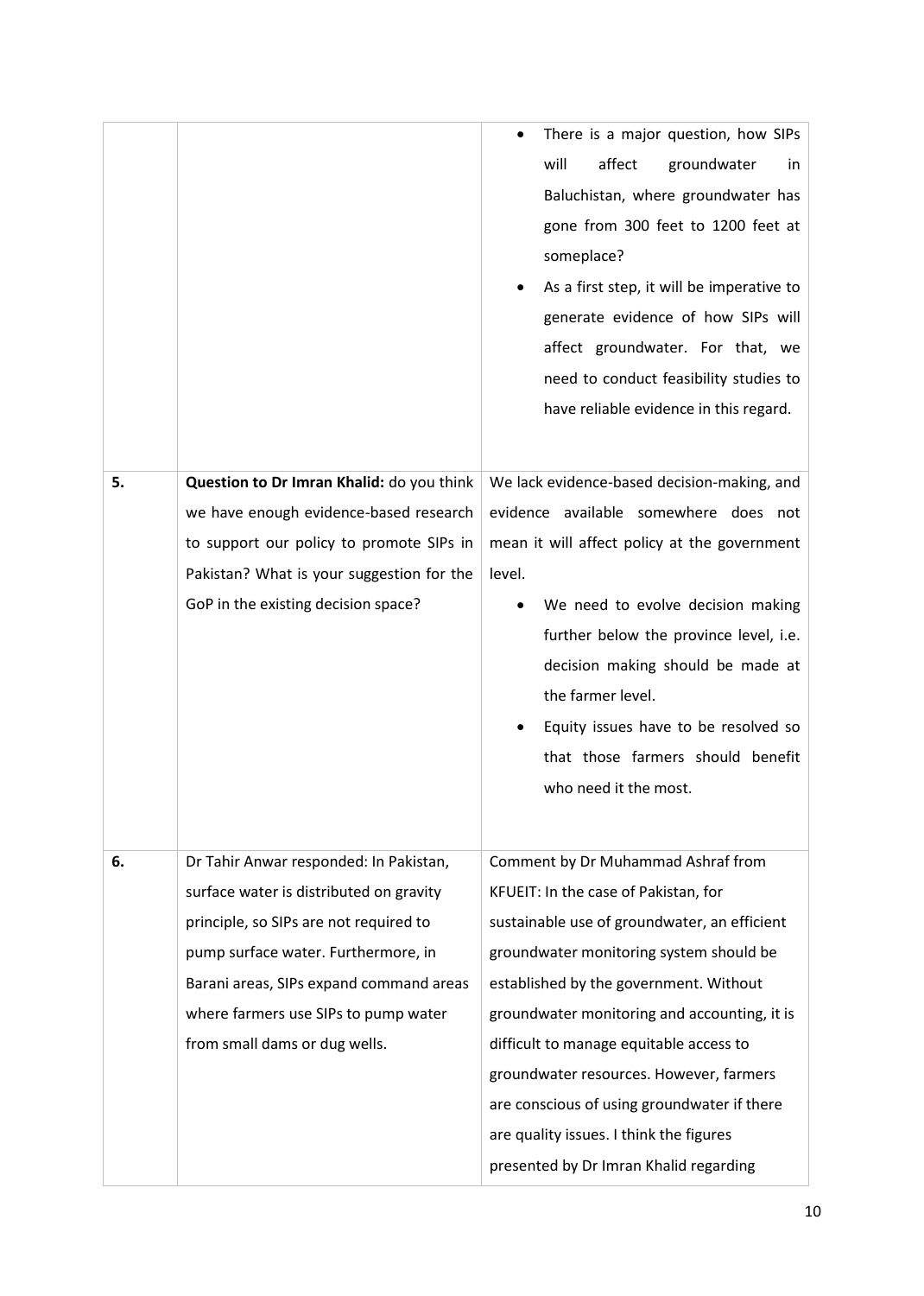|  | groundwater tube wells support this |
|--|-------------------------------------|
|  | perception.                         |
|  |                                     |

## <span id="page-10-0"></span>Top three take away from the webinar, and how and whether SoLAR future work can address them?

Takeaway 1: More finances need to be dedicated to farmers and other technical personnel's capacitybuilding to realise the potential of SIPs. This will also address all the apprehensions of farmers; thus, it will promote SIPs.

Takeaway 2: Evidence needs to be generated showing the relationship between SIP use and groundwater extraction. This will help clarify apprehensions of the policymakers and help them formulate evidencebacked policies.

Takeaway 3: Before moving forward, water accounting needs to be done. Therefore, areas suitable for promoting SIPs can be identified and targeted.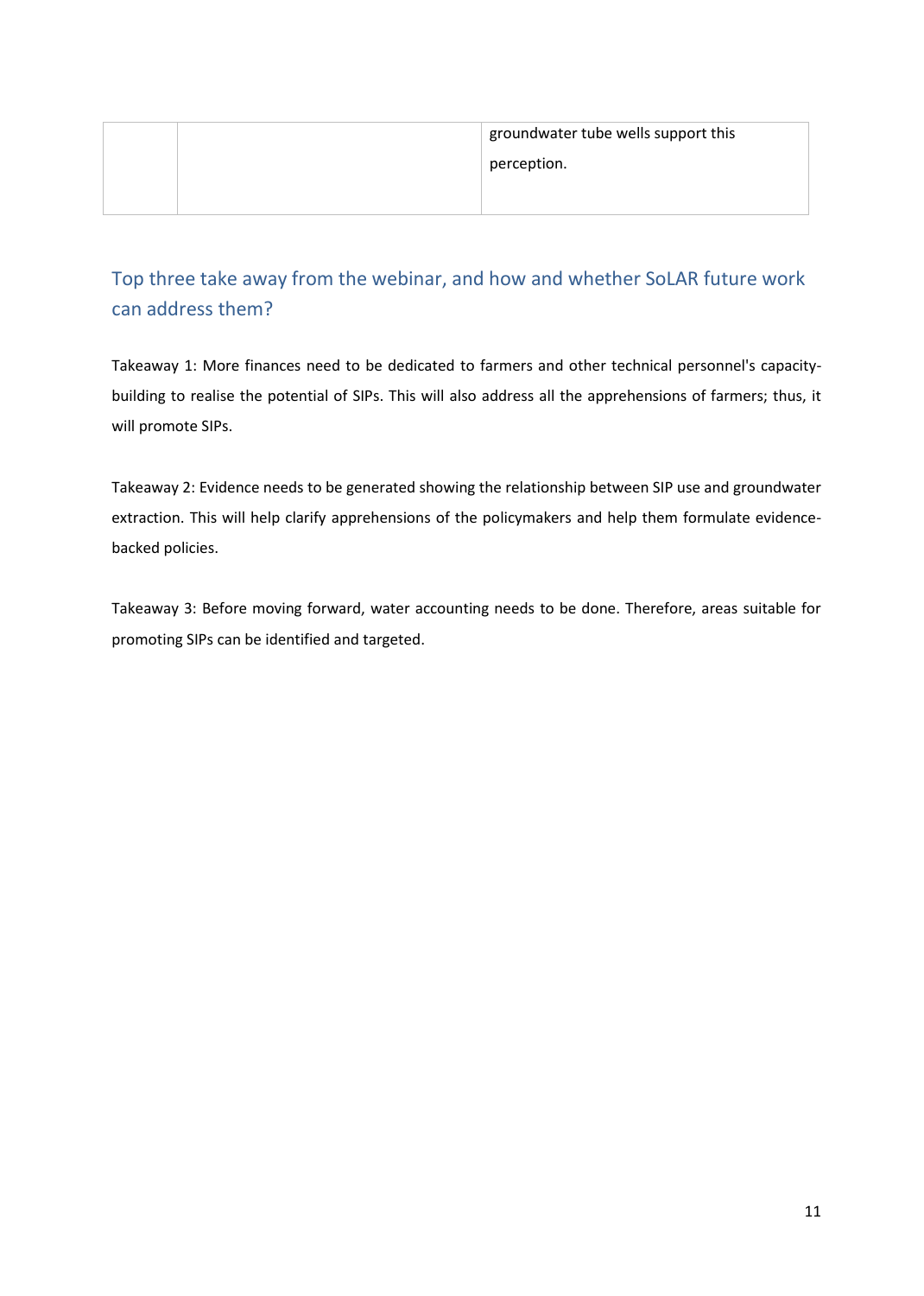## <span id="page-11-0"></span>Appendix A: Agenda

| <b>Time Slot</b>    | <b>Topic</b>                                                                                                                                                                                                                                                                                                                                                   | <b>Facilitator</b>   |
|---------------------|----------------------------------------------------------------------------------------------------------------------------------------------------------------------------------------------------------------------------------------------------------------------------------------------------------------------------------------------------------------|----------------------|
| 2:30 pm to 2:35 pm  | Background of the webinar                                                                                                                                                                                                                                                                                                                                      | <b>Mohsin Hafeez</b> |
| 2:35 pm to 2:40 pm  | Introduction of Speaker and Panelists                                                                                                                                                                                                                                                                                                                          | <b>Mohsin Hafeez</b> |
| 2:40 pm to 2:55 pm  | Keynote Presentation<br>Topic: The potential of Solar irrigation for Pakistan: a<br>critical inquiry                                                                                                                                                                                                                                                           | Imran Khalid         |
| 2:55 pm to 3:00 pm  | Q&A on the presentation                                                                                                                                                                                                                                                                                                                                        | <b>Mohsin Hafeez</b> |
| 3:00 pm to 3:02 pm  | <b>Opinion Poll Question</b>                                                                                                                                                                                                                                                                                                                                   |                      |
| 3:02 pm to 3:42 pm  | <b>Panel Discussion</b><br>Panellists:<br>1. Ms Sara Hayat, Climate Change and Legal Expert,<br>Pakistan<br>2. Dr Sardar Mohazzam, NEECA, Ministry of Energy,<br>Pakistan<br>3.Mr Tahir Anwar, FWMC, Ministry of National Food<br>Security and Research, Pakistan<br>4. Dr Shoaib Ahmed, SAARC Energy Centre, Islamabad<br>5. Dr Imran Khalid, SDPI, Islamabad | <b>Mohsin Hafeez</b> |
| 3:42 -pm to 3:57 pm | Q&A to the Panelists from the audience                                                                                                                                                                                                                                                                                                                         | <b>Mohsin Hafeez</b> |
| 3:57 pm to 4:00 pm  | Concluding Remarks and vote of Thanks                                                                                                                                                                                                                                                                                                                          | Azeem Shah           |

# <span id="page-11-1"></span>Appendix B: List of organisers & participants

## **Organisers cum panellists**

| <b>Name</b>        | Organisation                          | Country  |
|--------------------|---------------------------------------|----------|
|                    | <b>International Water Management</b> |          |
| Aditi Mukherji     | Institute (IWMI)                      | India    |
| Mansi Chopra       | <b>IWMI</b>                           | India    |
| Dr Mohsin Hafeez   | IWMI                                  | Pakistan |
| Dr Azeem Shah      | <b>IWMI</b>                           | Pakistan |
| Muhammad Zain      | <b>IWMI</b>                           |          |
| Akbar              |                                       | Pakistan |
|                    | National Energy Efficiency &          |          |
|                    | Conservation Authority (NEECA),       |          |
| Dr Sardar Mohazzam | Ministry of Pakistan                  | Pakistan |
| Dr Shoaib Ahmed    | <b>SAARC Energy Center</b>            | Pakistan |
| Ms Sara Hayat      | Climate Change and Legal Expert       | Pakistan |
| Dr Imran Khalid    | Sustainable Development Policy        | Pakistan |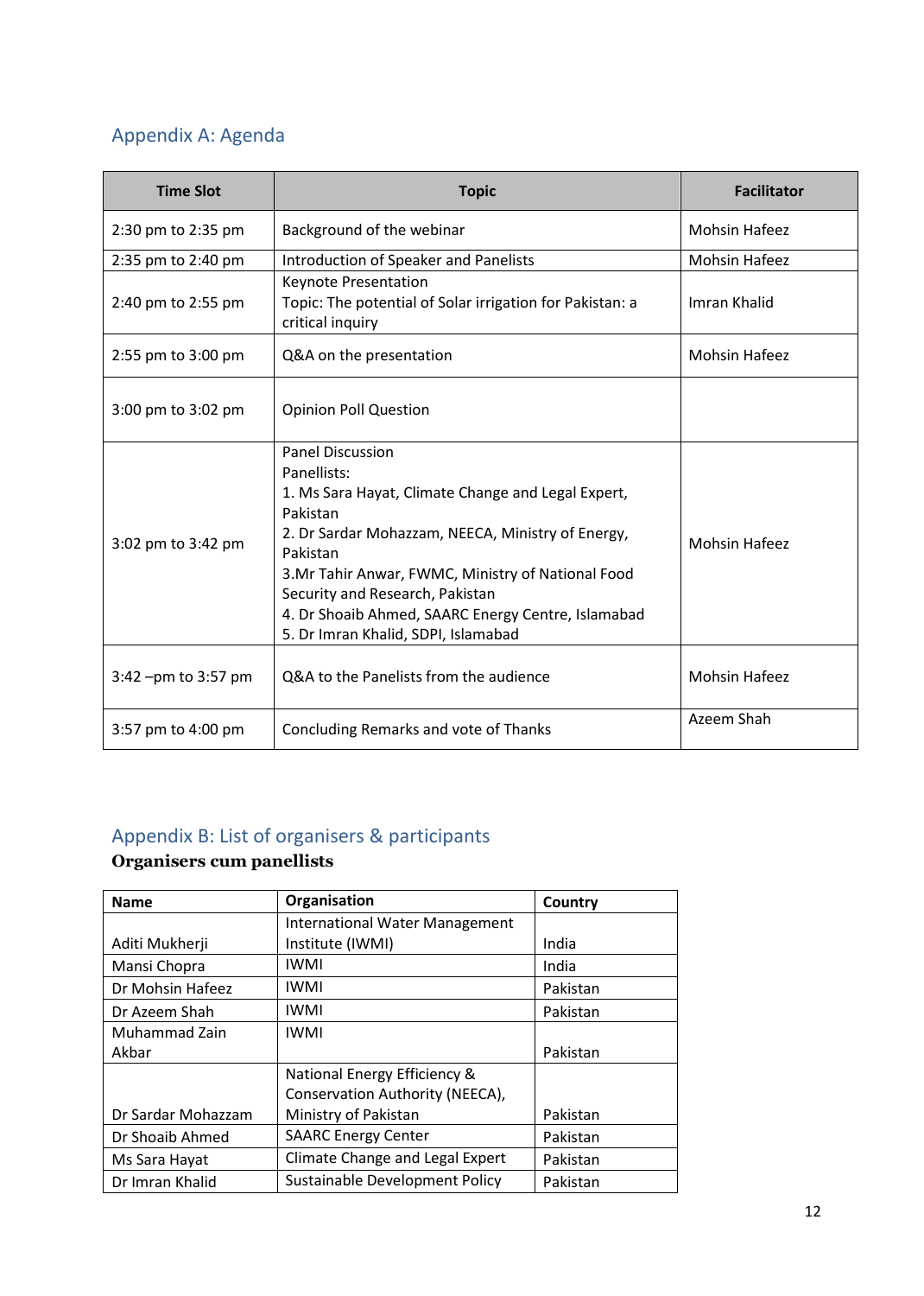|                               | Institute (SDPI)                  |          |
|-------------------------------|-----------------------------------|----------|
| Federal Water Management Cell |                                   |          |
|                               | (FWMC), Ministry of National Food |          |
| Mr Tahir Anwar                | Security and Research             | Pakistan |

## **Participants/attendees**

| SI no        | <b>Name</b>           | Organisation                                          |
|--------------|-----------------------|-------------------------------------------------------|
| $\mathbf{1}$ | Abdul Khan            | U.P. irrigation department, Lucknow, India            |
| 2            | <b>Abdul Waleed</b>   | <b>KFUEIT</b>                                         |
| 3            | Adnan Ahmad           | <b>KFUEIT</b>                                         |
| 4            | <b>Adnan Noon</b>     | <b>IIU</b>                                            |
| 5            | Afaaq Zahid           |                                                       |
| 6            | Alan Nicol            |                                                       |
| 7            | AlbaraShalaby         |                                                       |
| 8            | Ali Farooq            |                                                       |
| 9            | Anjum Ahmad           | <b>World Bank</b>                                     |
| 10           | Archisman Mitra       |                                                       |
| 11           | Asad Zafar            |                                                       |
| 12           | Asghar Ali            | Civil Society Organization                            |
| 13           | Bashir Ijaz           | <b>KFUEIT</b>                                         |
| 14           | Debashish Goswami     | Swiss Agency for Development and Cooperation<br>(SDC) |
| 15           | Divya Kashyap         | <b>SDC</b>                                            |
| 16           | Dr. Aamir Shakoor     | <b>BZU, MULTAN</b>                                    |
| 17           | <b>Effat Ara</b>      | Bangladesh Agricultural Development<br>Corporation    |
| 18           | GerwinDreesmann       |                                                       |
| 19           | Hamza Hameed          |                                                       |
| 20           | Hassan Raza           | <b>KFUEIT</b>                                         |
| 21           | Hizbullah Khan        |                                                       |
| 22           | Husnain Ali           | <b>KFUEIT</b>                                         |
| 23           | Julia Schaef          |                                                       |
| 24           | Junaid Iqbal          |                                                       |
| 25           | Kashi Kafle           | International Water Management Institute              |
| 26           | Kashif Hussain        | $($ IWMI $)$<br><b>IWMI</b>                           |
| 27           | Kazi Ahsan Uddin      | <b>IDCOL</b>                                          |
| 28           | LakshyaShekhawat      | Shakti Pumps India Ltd.                               |
| 29           | M Abdullah Al Matin   | Infrastructure Development Company Ltd.               |
| 30           | Manohara Khadka       | <b>IWMI</b>                                           |
| 31           | März Tobias           |                                                       |
| 32           | Mazhar Rasool         | <b>KFUEIT</b>                                         |
| 33           | Md. Arafath Mostafa   | Grameen Shakti                                        |
| 34           | Mohinder Gulati       |                                                       |
| 35           | Muhammad Abid         | <b>Mechanical Engineering</b>                         |
| 36           | Muhammad Ahmad Rustam | <b>KFUEIT</b>                                         |
| 37           | Muhammad Asfandljaz   | <b>KFUEIT</b>                                         |
| 38           | Muhammad Ashraf       | <b>KFUEIT</b>                                         |
|              |                       |                                                       |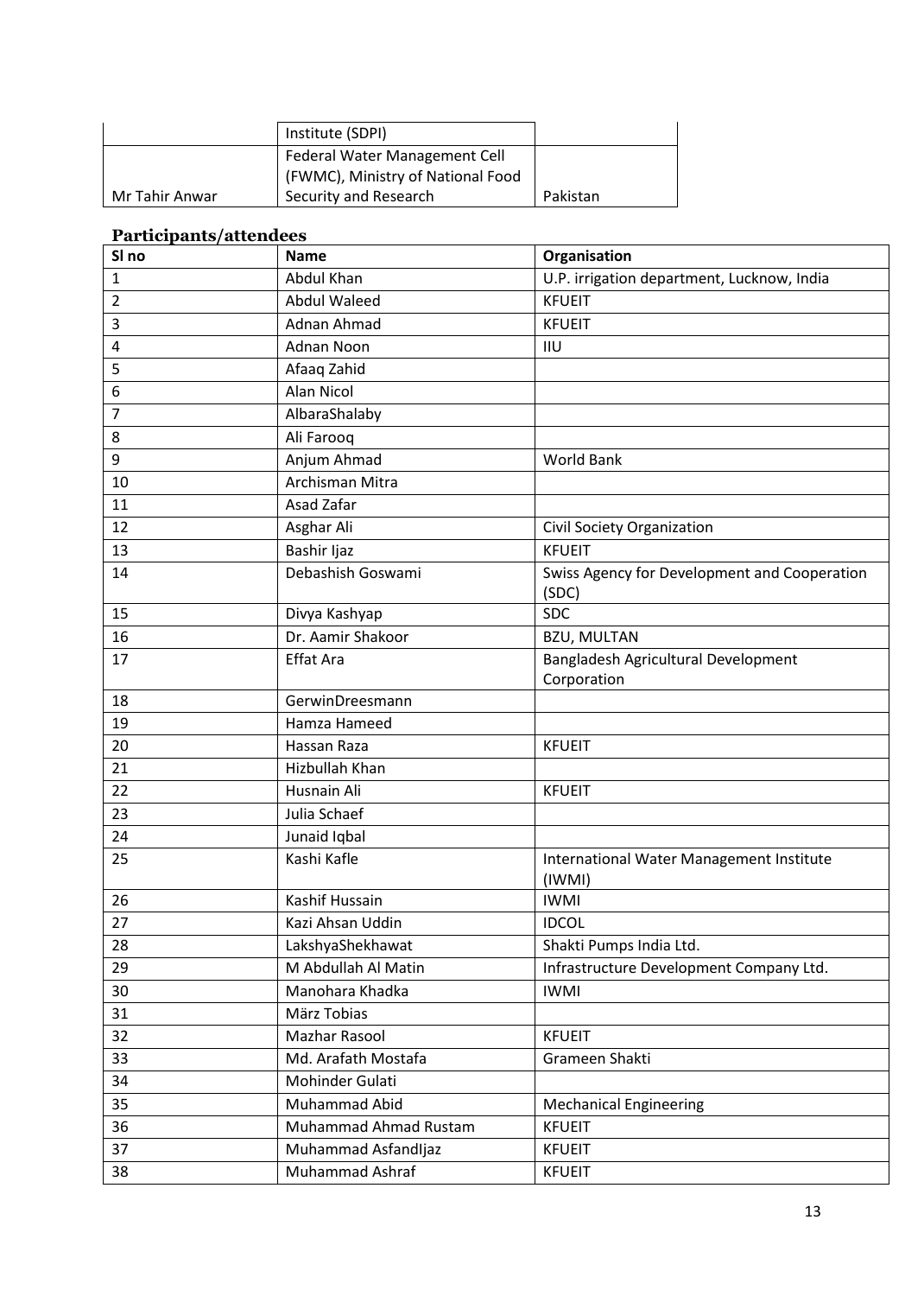| 39 | Muhammad Aziz Ur Rehman     | <b>KFUEIT</b>                              |
|----|-----------------------------|--------------------------------------------|
| 40 | Muhammad Farooq             | <b>KFUEIT</b>                              |
| 41 | <b>Muhammad Kashif</b>      | MNS University of Agriculture, Multan      |
| 42 | Muhammad Luqman             |                                            |
| 43 | Muhammad Mohsin Waqas       | <b>KFUEIT</b>                              |
| 44 | Muhammad Muneer Hassan khan | <b>KFUEIT</b>                              |
| 45 | Petra Schmitter             |                                            |
| 46 | Piyush Patidar              | Shakti Pumps India Ltd.                    |
| 47 | Prachanda Pradhan           | Farmer Managed Irrigation System Promotion |
|    |                             | Trust, Nepal                               |
| 48 | Razi Rehman                 |                                            |
| 49 | Sana Saleem                 |                                            |
| 50 | Saqib Alam                  |                                            |
| 51 | Shanwar Hamid               | <b>KFUEIT</b>                              |
| 52 | Shilp Verma                 | <b>IWMI</b>                                |
| 53 | Shisher Shrestha            | <b>IWMI</b>                                |
| 54 | Sujith R                    |                                            |
| 55 | <b>Tanveer Ahmad</b>        |                                            |
| 56 | Toby Johnson                |                                            |
| 57 | Tooba Fatima                | <b>NESPAK</b>                              |
| 58 | <b>Umar Liaqat</b>          | <b>IWMI</b>                                |
| 59 | Usama Bashir                |                                            |
| 60 | Usman Awan                  | <b>IWMI</b>                                |
| 61 | <b>Waheed Nawaz</b>         | <b>KFUEIT</b>                              |
| 62 | Yashodha Yashodha           |                                            |
| 63 | Yasir Muhammad              | <b>CUI Attock</b>                          |
| 64 | Zain ulhassan               | <b>KFUEIT</b>                              |
| 65 | Zaineb Abid                 | Quaid-i-Azam University                    |